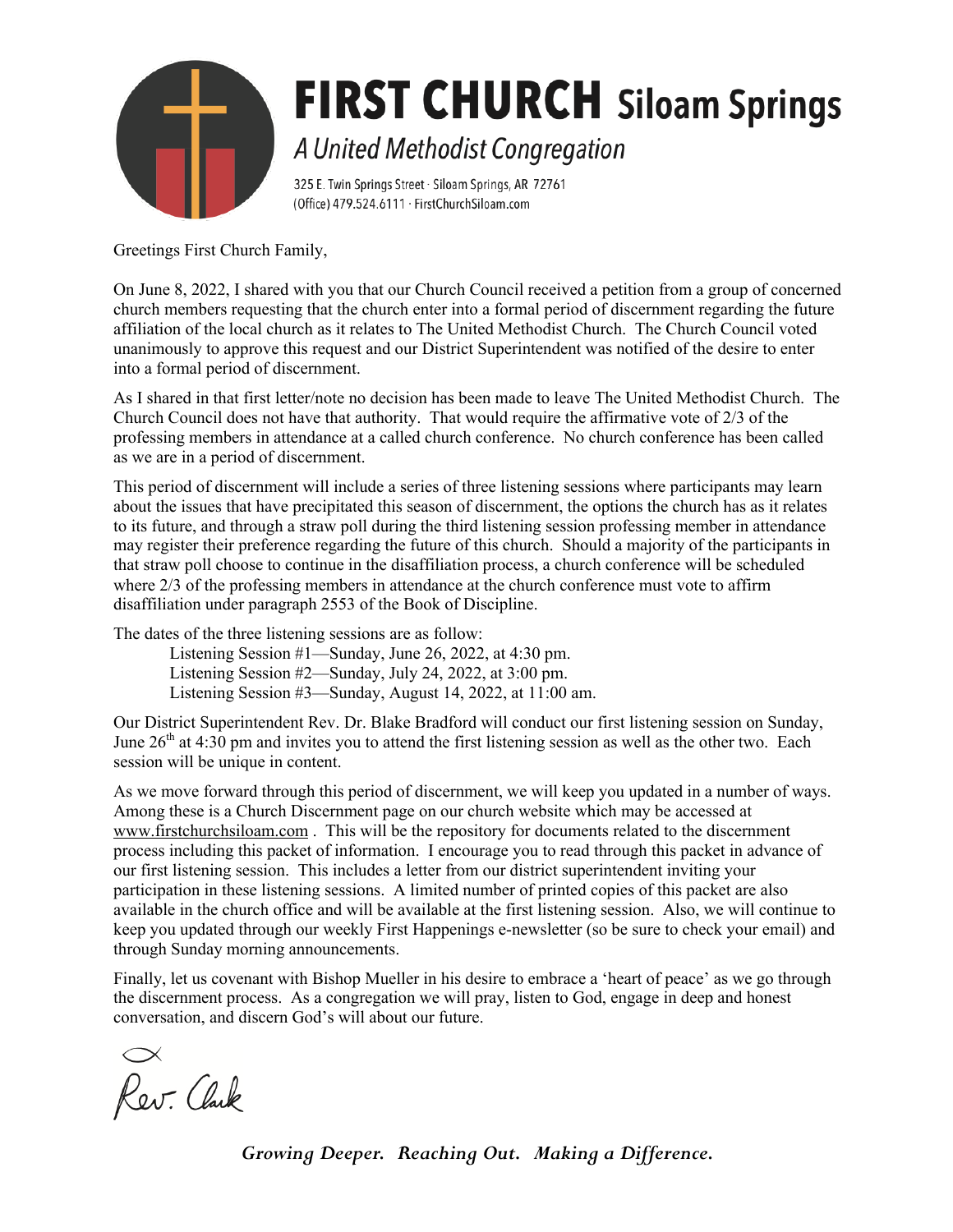# **First United Methodist Church of Siloam Springs (FUMCSS) Discernment Plan**

The Discernment Plan for FUMCSS' period of discernment is as follows:

- 1. On June 8, 2022, information concerning the Church Council's decision to begin the formal period of discernment concerning disaffiliation was communicated via email (MailChimp) to the membership via a Special Pastor's Note along with a copy of the petition. The Special Pastor's Note was also printed and direct mailed along with a copy of the petition to those in the membership who do not use email. The Special Pastor's Note indicated that we would keep the membership of the church apprised of the dates and content of the three listening sessions and other matters related to this period of discernment using these avenues and through our weekly First Happenings e-newsletter (MailChimp). We also communicated that we would create a "Church Discernment" page on our church website www.firstchurchsiloam.com where documents and updates can easily be accessed. On June 13, 2022, the Church Discernment page on the church website was created. Additionally, Sunday morning announcements will be used as detailed below in 3.
- 2. The purpose of the 90-day period of discernment was outlined in the Special Pastor's Note which can also be found on the Church Discernment page of the church website. Additionally, Rev. Clark Atkins made himself available to answer questions related to discernment and the action of the Church Council following morning worship on Sunday, June 12, 2022.
- 3. In the information that was disseminated and in the conversations that are still taking place, it is communicated that the discernment process includes three Listening Sessions. The dates of those listening sessions are as follow:

Listening Session #1—Sunday, June 26, 2022, at 4:30 pm. Listening Session #2—Sunday, July 24, 2022, at 3:00 pm. Listening Session #3—Sunday, August 14, 2022, at 11:00 am.

All of these sessions will take place in the Fellowship Hall of the church and the dates will be published in a Special Pastor's Note to go out on June 15, 2022, and in each week's First Happenings e-newsletter beginning June 16 through August 11 and in the Sunday announcements the two Sundays prior to each listening session.

4. Included in the Special Pastor's Note dated June 15, 2022, Pastor Clark outlines the dates and the content of the three listening sessions and explains that the third listening session will include a straw poll where a majority of the professing members in attendance must vote to continue into the disaffiliation process which would require a called Church Conference where 2/3 of the professing members in attendance must vote to disaffiliate. Should the straw poll indicate sufficient support for a called Church Conference every professing member will have an opportunity to vote as to whether FUMCSS will remain part of the UMC or elect to disaffiliate.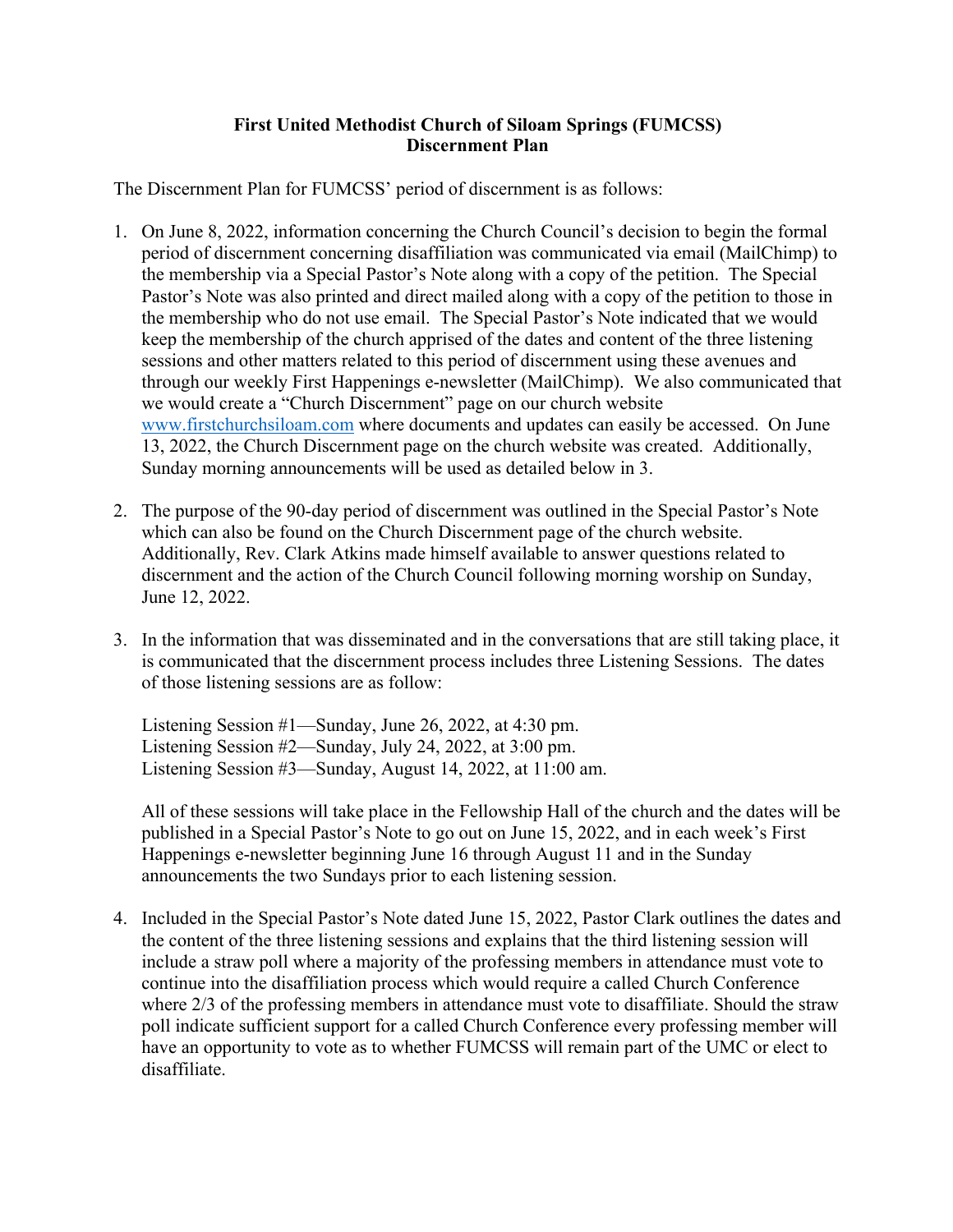- 5. A letter from the DS along with a packet of documents to be distributed will be included in both the June  $16<sup>th</sup>$  and June  $23<sup>rd</sup>$  First Happenings e-newsletters as well as mailed to those members who do not use email. This packet shall include the meeting agenda, the financial liability calculation, our church's discernment plan, the Disaffiliation FAQ document, and the Major Steps in the Disaffiliation Process. Copies of this packet will be printed and made available in both the church office prior to the first listening session and at the first listening session.
- 6. The second listening session will be held July  $24<sup>th</sup>$ . This meeting will consist of a person who will speak about why they believe it's important to remain in the UMC. The session will also include an advocate for the Global Methodist Church. Each speaker will have equal time. Embracing the Bishop's call to approach this process with hearts of peace the respective speakers will be asked to speak only for their stated position (i.e., positives for remaining UMC and positives for joining the GMC) and refrain from saying anything disparaging about the other party or position. Additionally, those in attendance will be allowed to submit written questions for each of the speakers which will be read by the pastor and lay leader.
- 7. The third and final listening session will be held August 14th. It will consist of representatives from our own congregation sharing their hopes and dreams for the future of FUMCSS, a summary of the content of the first two listening sessions, and also an opportunity to hear the voices of those that may not have been heard. We will address any final questions for clarity before a straw poll vote is taken. As people come into the third listening session, they will check in and if they are a professing member of FUMCSS, they will be given a straw poll ballot supplied by the Annual Conference. The results will be recorded for the District Superintendent.
- 8. Throughout this period of discernment, we encourage each other to share openly their hopes and concerns and time will be set aside for those to be expressed during these listening sessions
- 9. The recording secretary of the Church Council or designee will record the minutes of all three listening sessions and ensure attendance is recorded.
- 10. The Church Council will meet on August 16, 2022, after all three listening sessions to develop a statement that represents the information and decisions made at these meetings and we'll communicate that statement through the First Happenings e-newsletter, our Church Discernment page of the church website, and via direct mail.

We covenant with Bishop Mueller in his desire to embrace a 'heart of peace' as we go through the discernment process. As a congregation we will pray, listen to God, engage in deep and honest conversation, and discern God's will about our future.

 $\left\langle \right\rangle$ 

Rev. Clark Atkins, Senior Pastor John Brown, Lay Leader and Church Council Chair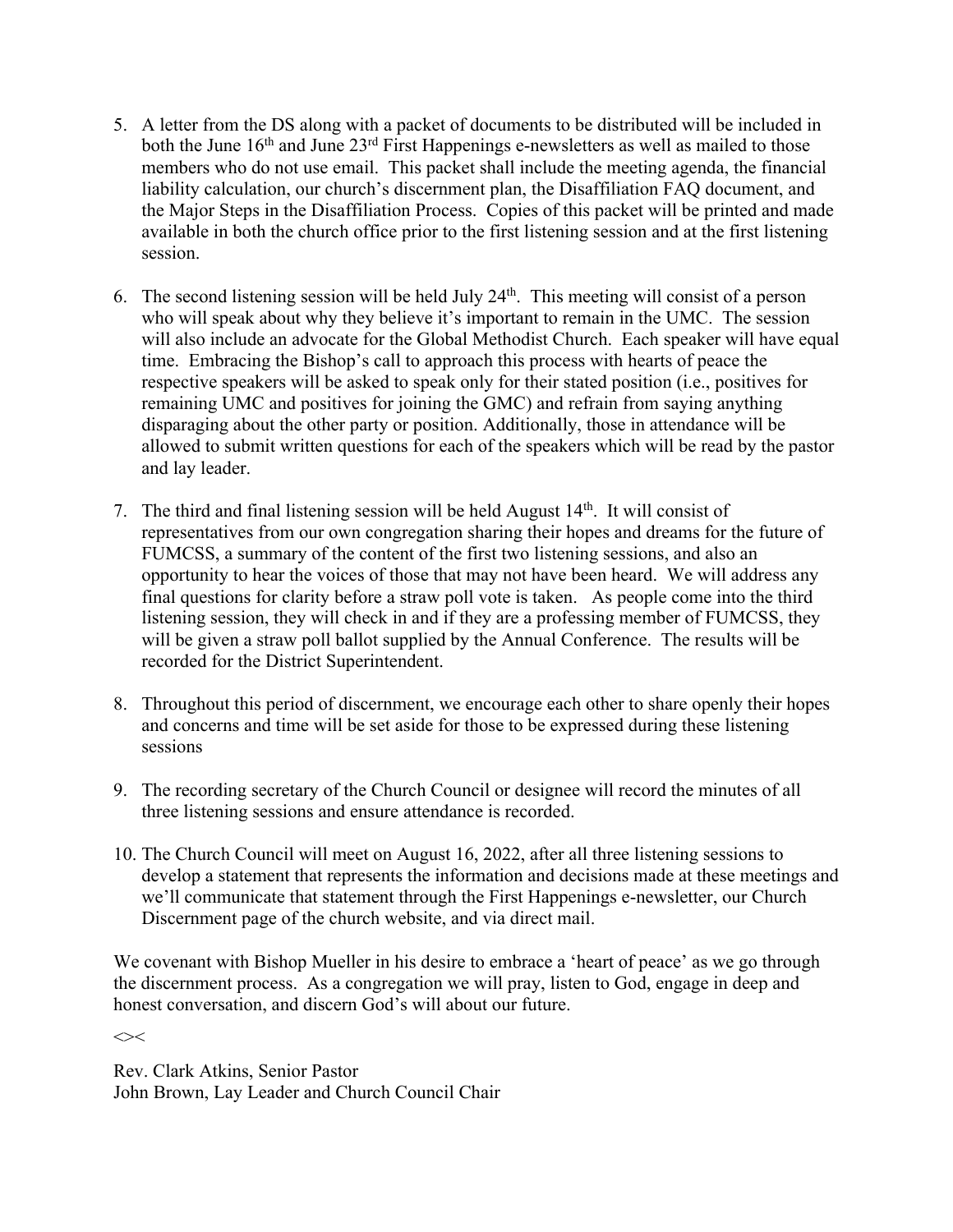Creating vital congregations that make disciples of Jesus Christ, who make disciples equipped and sent to transform lives, communities, and the world.



June 13, 2022

To the Members of Siloam Springs First United Methodist Church:

On June 8, 2022, I received notice from the appropriate leadership body that your church desires to explore the possibility of disaffiliation from The United Methodist Church "for reasons of conscience concerning human sexuality," using the process approved by the 2021 Arkansas Annual Conference and following the stipulations of ¶2553 in *The 2016 Book of Discipline*. I have worked with your church leaders as they have developed a discernment process designed to ensure that your congregation has the information needed to make an informed decision, that there is opportunity for all voices to be heard, that all options available to the congregation are properly presented and that all members understand the details of any agreement that may be made with the Arkansas Conference before any disaffiliation vote is taken.

I am writing to inform you that as part of this discernment process, the first of three listening sessions will be held at 4:30pm on June 26 at First United Methodist, Siloam Springs. Attendance will be taken, and I hope you will make every effort to be present. As your district superintendent, I will be leading this first session I will strive to make sure you have access to the information you need to properly understand the issues and implications of disaffiliation, and also give you the opportunity to ask questions and raise concerns. To prepare for this first meeting, I encourage you to watch a video from Bishop Mueller that can be found at [https://arumc.org/current-landscape/.](https://arumc.org/current-landscape/) You can also access other important documents at <https://docs.arumc.org/Disaffiliation/> .

This is a momentous time in the life of your church and it is important for you to participate fully in this process. After all, it is the professing members of your church who will make the final decision whether or not to move forward with disaffiliation. I encourage you to stay in conversation with your pastor and local church leaders. However, please contact me if you feel you cannot share your thoughts or beliefs freely or if you feel you are not receiving the information you need to make an informed decision.

I look forward to meeting with you at the upcoming listening session.

Sincerely,

Dr. Blake Bradford Northwest District Superintendent northwestds@arumc.org 479-783-0385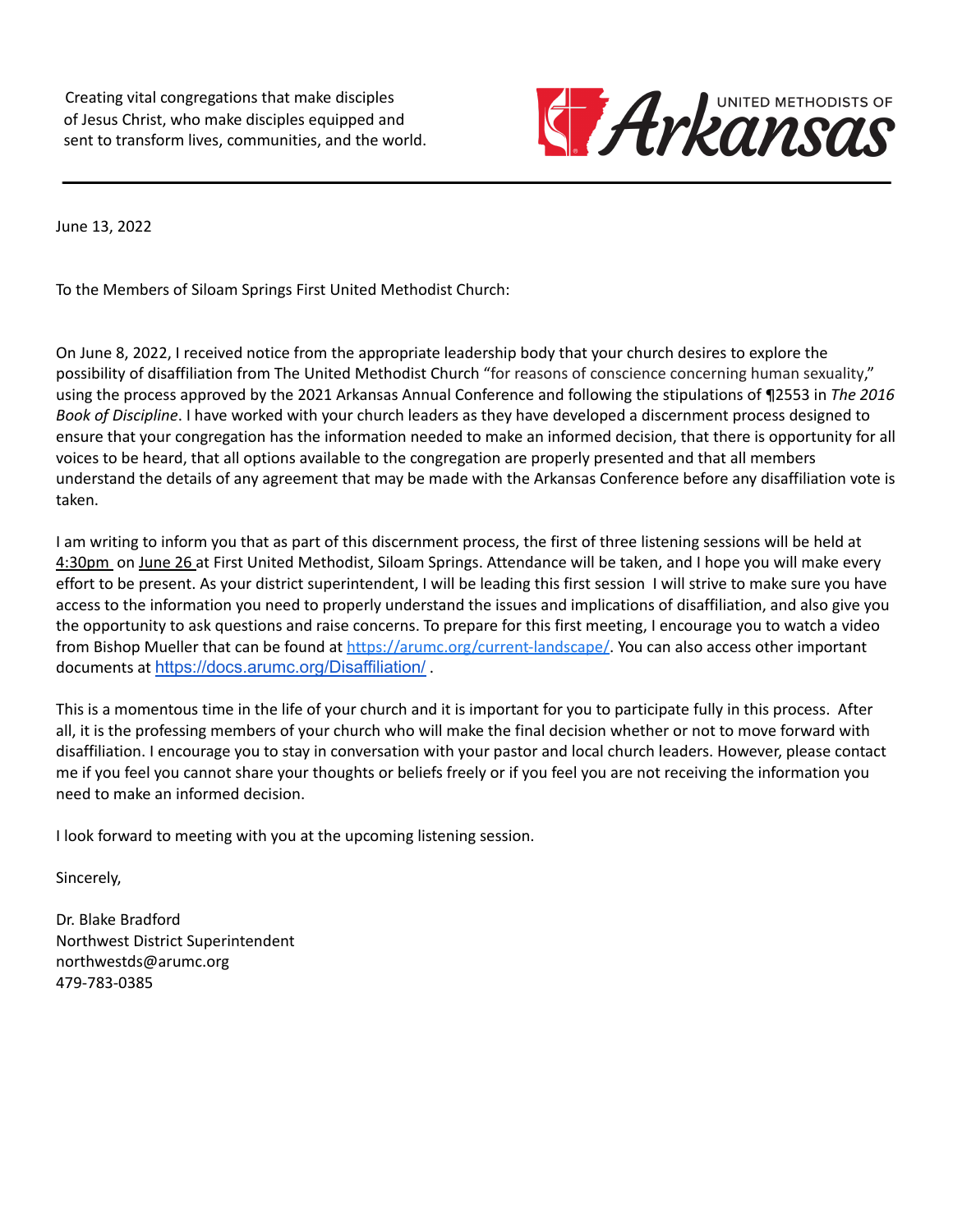Creating vital congregations that make disciples of Jesus Christ, who make disciples equipped and sent to transform lives, communities, and the world.



# **First Listening Session Agenda**

- 1. Welcome, Prayer and Introductory Remarks
	- a. Welcome
	- b. Prayer
	- c. Introduction of the DS
- 2. Why We Are Here
	- a. Words of greeting
	- b. Discuss the importance of a fair, open and transparent process for all
- 3. Our Current Landscape An Overview Powerpoint
- 4. Disaffiliation Details
	- a. Link to Conference Web Page Resource[: https://docs.arumc.org/Disaffiliation/](https://docs.arumc.org/Disaffiliation/)
	- b. Major Steps in the Disaffiliation Process
	- c. Church Liability Calculation
	- d. FAQ
	- e. Questions and Answers about process
- 5. Options Going Forward
- 6. Discussion
	- a. Do you think it is important for your church to consider disaffiliation? Why or why not?
	- b. How like-minded is your congregation concerning the possibility of disaffiliation?
	- c. What do you want your fellow congregation members to know as your church goes through this process?
	- d. What do you want me to communicate to Annual Conference leaders?
- 7. Next Steps
	- a. Review of Discernment Plan by pastor
	- b. Listening Session #2 and #3 dates
	- c. Straw Poll Date
- 8. Adjourn
	- a. Closing Remarks and Thank-you
	- b. Prayer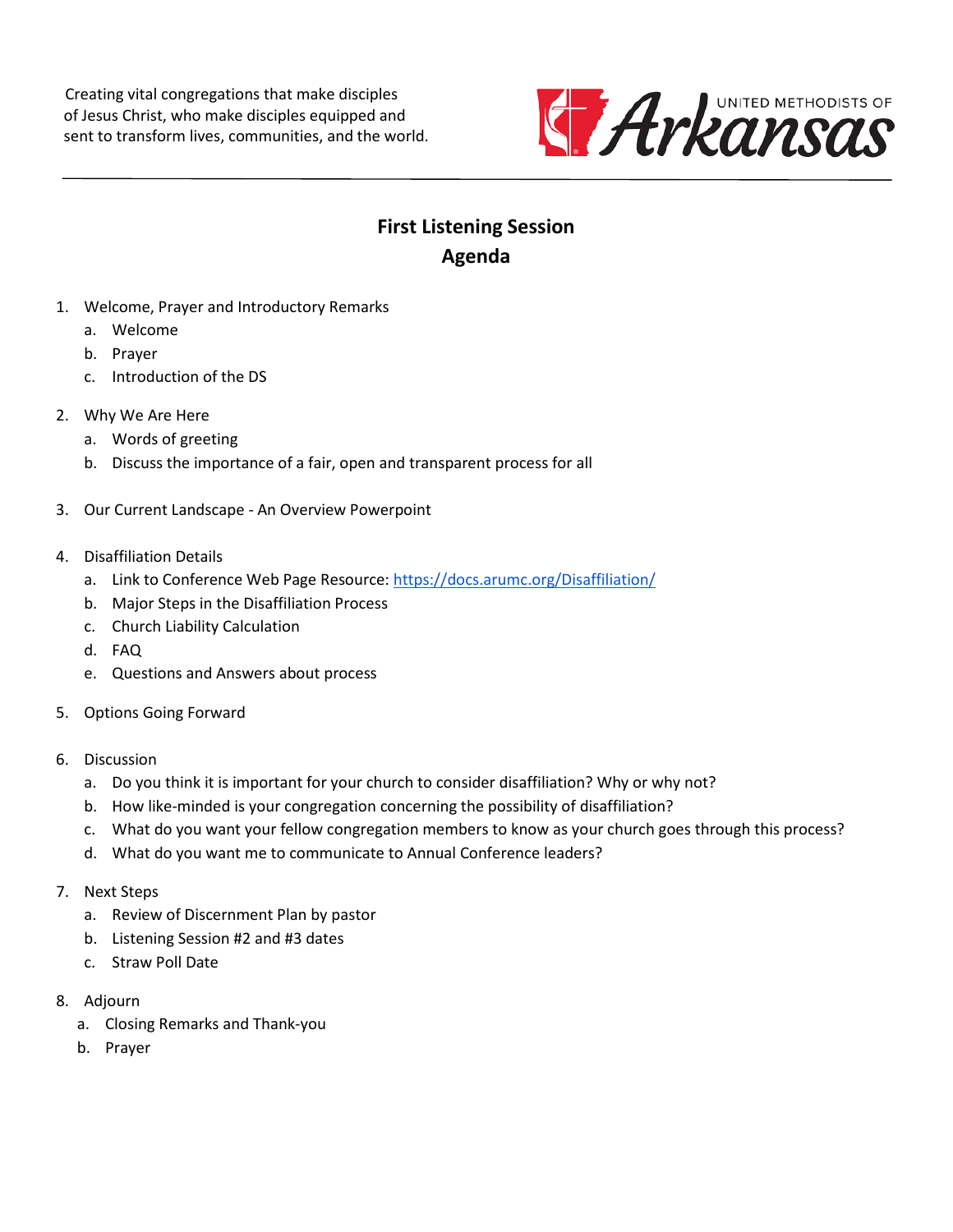Creating vital congregations that make disciples of Jesus Christ, who make disciples equipped and sent to transform lives, communities, and the world.



**Major Steps in the ¶2553 Disaffiliation Process** A local church checklist

Name of Church and District Church Pastor name, phone number and email

Church Contact name, phone number and email

#### **INTENT AND DISCERNMENT**

\_\_\_\_\_ Initial Disaffiliation Request with minutes, both including the rationale statement "for reasons of conscience concerning human sexuality,"received by DS

\_\_\_\_\_ Disaffiliation Request Reviewed by the Bishop, Appointive Cabinet and Conference Chancellor

\_\_\_\_\_ Discernment Process (attach) approved by the Appointive Cabinet

\_\_\_\_\_ Initial listening session held (facilitated by DS or designee)

\_\_\_\_\_ Second listening session held

\_\_\_\_\_ Third listening session held

\_\_\_\_\_Straw poll of professing members present in the last listening session with majority in favor of disaffiliation

Sessions report, statement of purpose and vote record given to DS and discernment process certified

#### **CHURCH DECISION**

\_\_\_\_\_ Church conference announced on \_\_\_\_\_\_\_\_\_\_\_(10-day advanced notice, please attach announcement)

\_\_\_\_\_ Church conference held (date)\_\_\_\_\_\_\_\_\_\_\_\_\_\_\_and presided by\_\_\_\_\_\_\_\_\_\_\_\_\_\_\_\_\_\_\_\_\_\_\_\_\_\_\_\_\_\_\_\_

\_\_\_\_\_ Approved by ⅔ majority of professing members present (attach minutes and ballot)

#### **DISAFFILIATION AGREEMENT CONSENT**

\_\_\_\_\_ Conference Trustees and Local Church Trustees finalize Disaffiliation Agreement

\_\_\_\_\_ Consent of the Local Church Trustees (date) \_\_\_\_\_\_\_\_\_\_\_\_\_\_\_\_\_\_\_\_\_ (attach minutes)

\_\_\_\_\_ Consent of the Conference Board of Trustees (date)\_\_\_\_\_\_\_\_\_\_\_\_\_\_\_\_\_\_ (attach minutes

\_\_\_\_\_ Agreement referred to the Annual Conference by conference trustees for vote (date)\_\_\_\_\_\_\_\_\_\_\_\_\_\_\_\_\_\_\_\_\_\_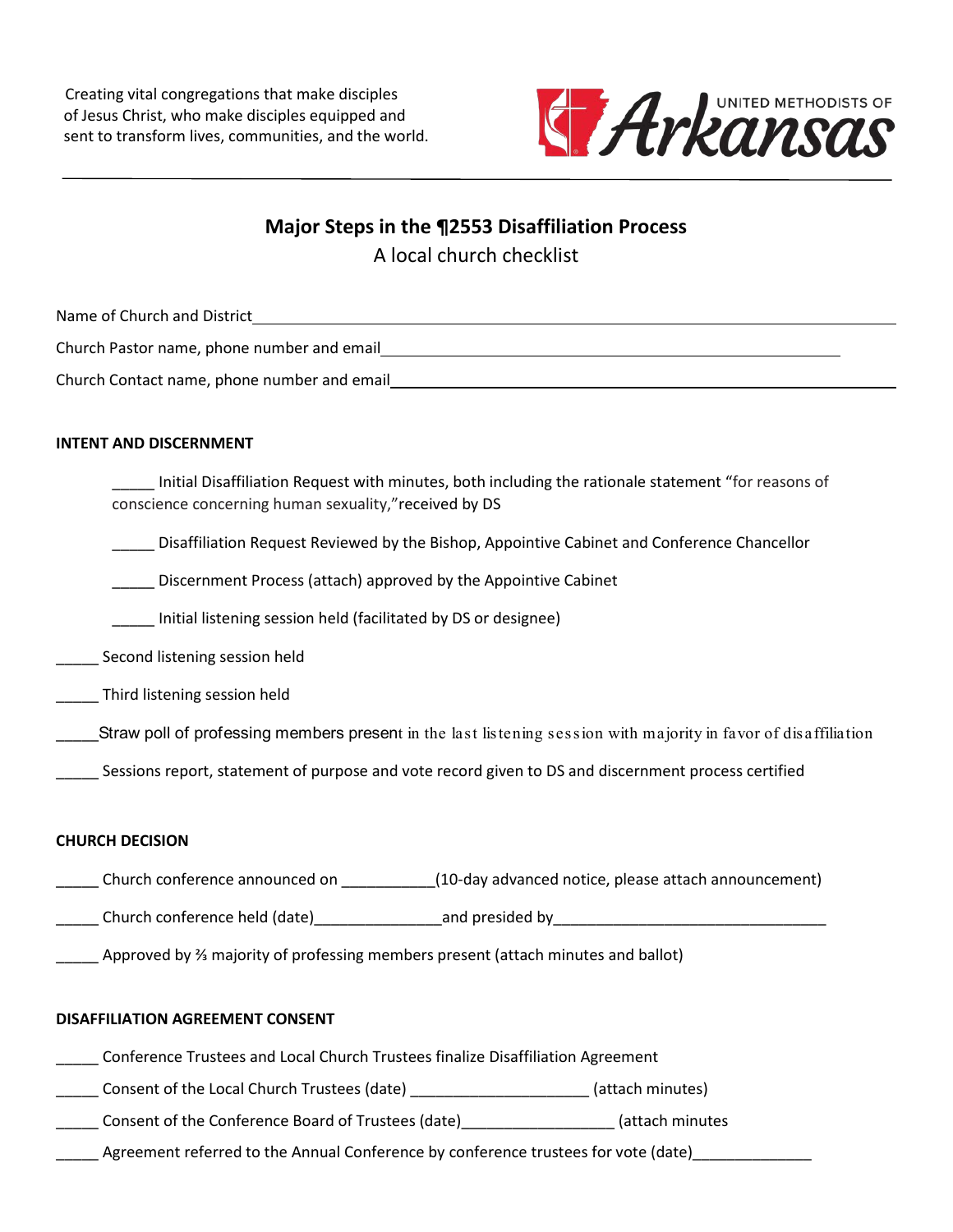\_\_\_\_\_ Agreement ratified by duly called session of Arkansas Annual Conference (date)\_\_\_\_\_\_\_\_\_\_\_\_\_\_\_\_\_\_\_\_\_\_\_\_\_\_

#### **COMPLETION**

- \_\_\_\_\_ Disaffiliation Agreement completed (date) \_\_\_\_\_\_\_\_\_\_\_\_\_\_\_\_\_ (attach copy of signed agreement)
- \_\_\_\_\_ All stipulations identified in #6 of the Conference Principles for Disaffiliation have been met
- \_\_\_\_\_ Property deeded to \_\_\_\_\_\_\_\_\_\_\_\_\_\_\_\_\_\_\_\_\_\_\_\_\_\_\_\_\_\_\_\_\_\_\_\_\_\_\_\_\_\_\_\_ (date) \_\_\_\_\_\_\_\_\_\_\_\_\_\_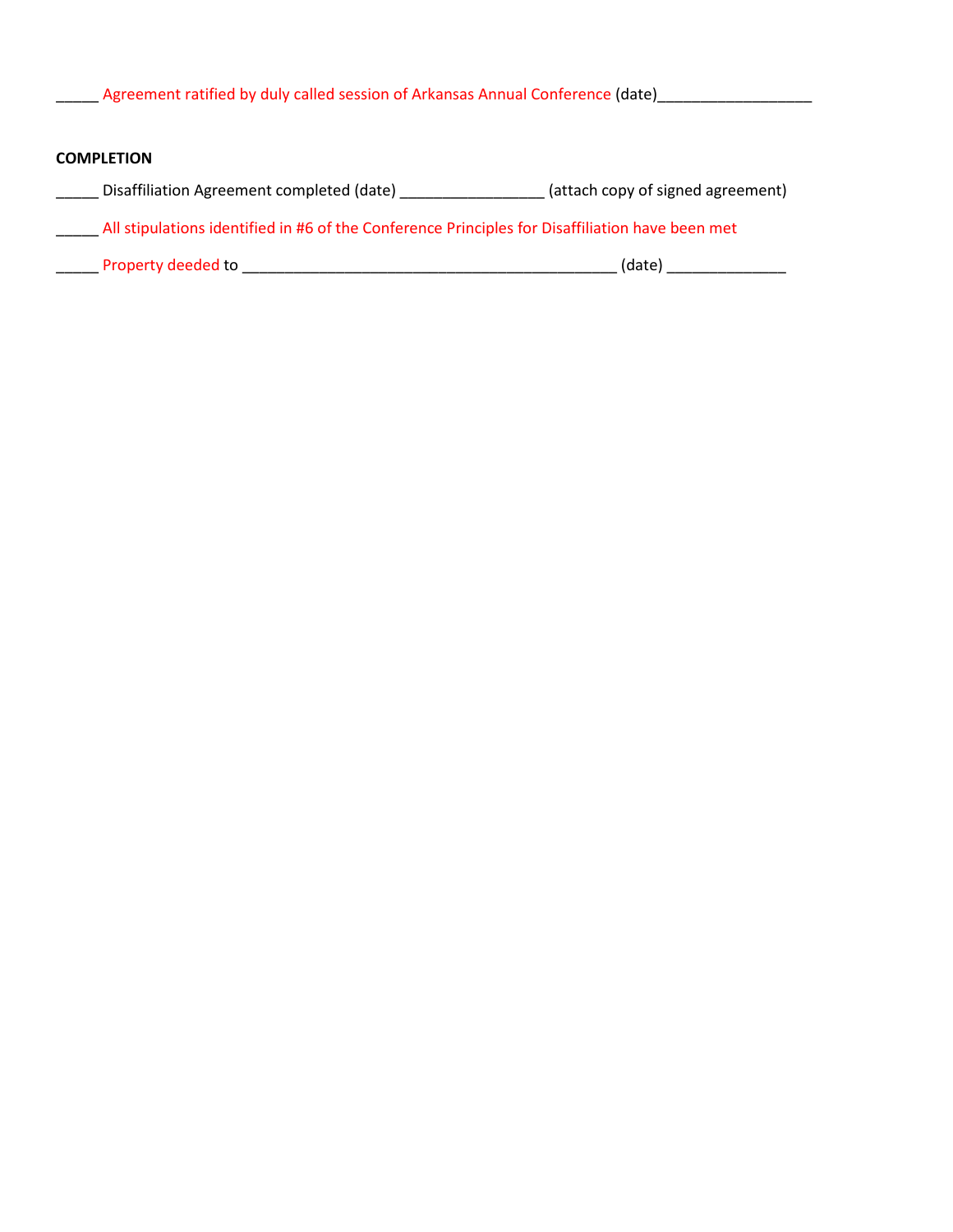#### Estimated Departure Date 11/30/2022



The exit liability calculations below are current best estimates using 2021 statistical tables and actual pastor's pension billing where applicable. Final actual liabilities will be established as part of the a final exit agreement.

| Church Name: Siloam Springs First |                                 |  | Located In The Northwest District                       |  |                                                   |
|-----------------------------------|---------------------------------|--|---------------------------------------------------------|--|---------------------------------------------------|
|                                   | Church's<br>Operating<br>Income |  | <b>Total Operating Income</b><br>For All ARUMC Churches |  | Church's Prorata<br>Share of Pension<br>Liability |
| 2021 Stats Table III              | \$324,778.00                    |  | \$92,228,583.00                                         |  | 0.35214500%                                       |

|        | <b>Potential Pastor-Related Liabilities</b> |                                                            | Liabilities Owed to the Arkansas Conference       |              |  |
|--------|---------------------------------------------|------------------------------------------------------------|---------------------------------------------------|--------------|--|
| $\ast$ |                                             |                                                            | Church's Pro Rata Share of Legacy Pension         |              |  |
|        | Compensation Arrearage (if applicable)      |                                                            | \$0.00 Liability                                  | \$46,259.20  |  |
| $\ast$ |                                             |                                                            | District & Conference Grants Received Since       |              |  |
|        | Pension Arrearage (If applicable)           |                                                            | \$0.00   2013 (Excluding Benevolence Grants)      |              |  |
|        | Maximum Compensation Liability for Pastors  |                                                            |                                                   |              |  |
| $+$    | remaining in the UMC from anticipated       |                                                            | Tithe Liability Remaining for 12-Months Prior     |              |  |
|        | departure date to end of appointment year   |                                                            | \$55,656.00 to Anticipated Departure Date         | \$32,478.00  |  |
|        | Maximum Pension Liability for Pastors       |                                                            |                                                   |              |  |
| $+$    | remaining in the UMC from anticipated       |                                                            | Tithe Liability for 12-Months Following           |              |  |
|        | departure date to end of appointment year   |                                                            | \$7,791.91 Anticipated Departure Date             | \$32,478.00  |  |
|        | <b>Potential Pastor-Related Liabilities</b> | \$63,447.91                                                | <b>Subtotal Liabilities Owed to AR Conference</b> | \$111,215.20 |  |
|        |                                             |                                                            |                                                   | \$63,447.91  |  |
|        |                                             | <b>Estimated Legal Fees and Closing Costs:</b>             |                                                   | \$2,500.00   |  |
|        |                                             | <b>Total Potential Liability for Siloam Springs First:</b> |                                                   |              |  |

\* Compensation and Pension payments that are currently due but have not been paid.

+ Compensation and Pension payments that will be owed if the church's pastor remains with the UMC

| <b>Values on Market Basis</b>          |               |                    |                |                         | <b>Arkansas</b><br>Conference |
|----------------------------------------|---------------|--------------------|----------------|-------------------------|-------------------------------|
| 4/1/2022 Estimates                     | <b>Assets</b> | <b>Liabilities</b> | <b>Status</b>  | <b>Conference Share</b> | Liability                     |
| <b>All Conferences Liabilities</b>     |               |                    |                |                         |                               |
| <b>MPP Annuities</b>                   | 67,650,771    | (68,898,362)       | (1,247,591)    | 100.00%                 | (1, 247, 591)                 |
| <b>CRSP-DB</b>                         | 47,943,349    | (61,807,065)       | (13,863,716)   | 100.00%                 | (13,863,716)                  |
| <b>TOTALS</b>                          | 115,594,120   | (130, 705, 427)    | (15, 111, 307) |                         | (15, 111, 307)                |
|                                        |               |                    |                |                         |                               |
| <b>Conference Specific Liabilities</b> |               |                    |                |                         |                               |
| <b>Pre-82 on Market Basis</b>          | 19,118,948    | (19,644,047)       | (525,099)      |                         | (525,099)                     |
| Conference Reserves                    |               |                    |                |                         | 2,500,000                     |
| <b>TOTAL LIABILITIES</b>               |               |                    |                |                         | (13, 136, 406)                |

The United Methodist Church's pension plan includes three parts based on years of service. Pre-82, for years of service prior to 1982. Ministerial Pension Plan (MPP) lasted from 1982-2006. And Clergy Retirement Security Plan (CRSP) from 2006 through today. Each of these three plans have at least some type of defined benefit component to them. This means the money is held in a group plan and paid out in a predetermined amount. In order to pay for the expected future benefits, actuaries calculate the amount of money needed today using estimates of life expectancy, market rate of returns, average salary increases and other relative factors.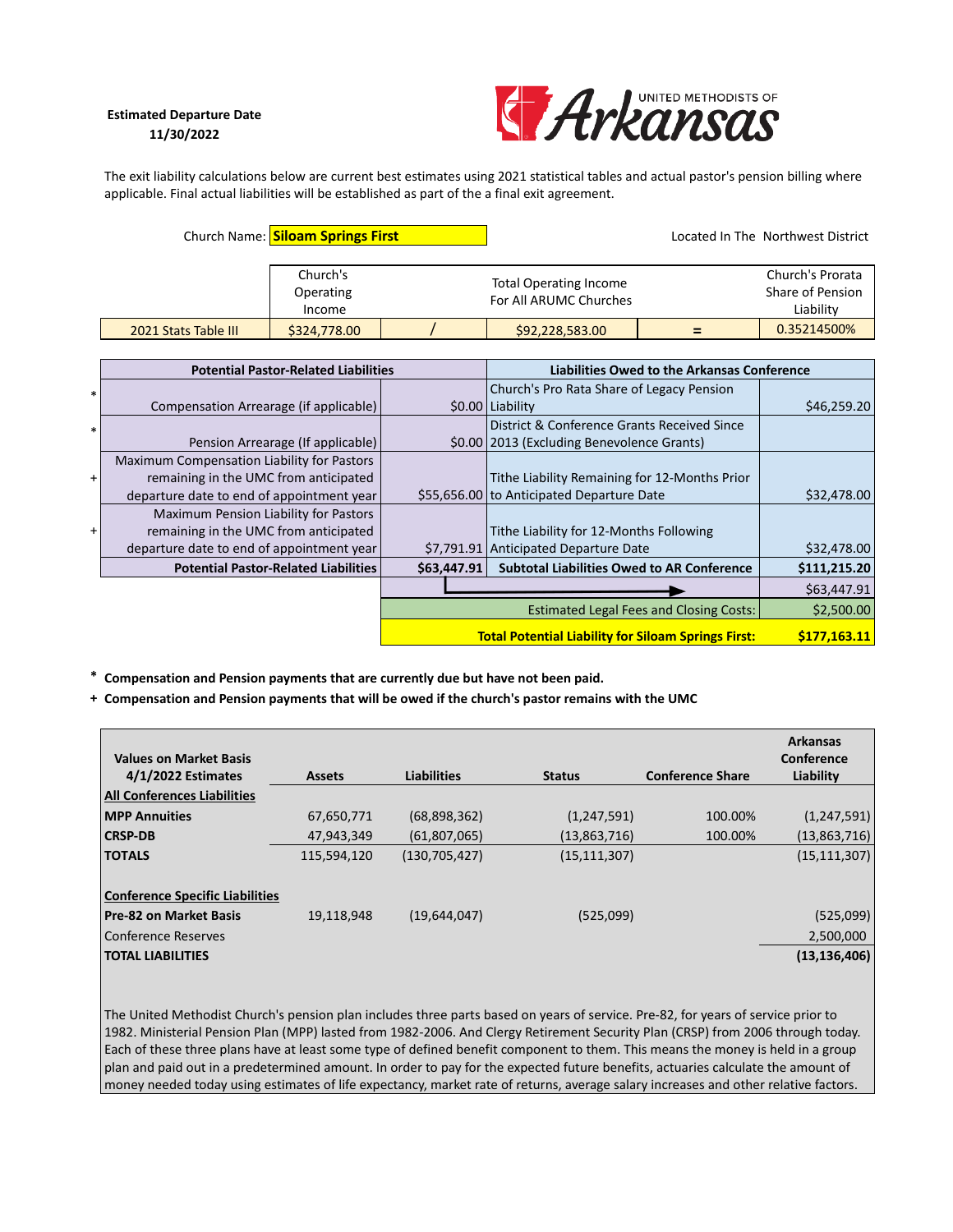Creating vital congregations that make disciples of Jesus Christ, who make disciples equipped and sent to transform lives, communities, and the world.



# **Disaffiliation FAQ**

**I'm hearing a lot about Disaffiliation and Paragraph 2553. Is this the only path forward available to churches?** Certainly not! In fact, it should be clearly stated from the beginning that for most congregations and clergy in the Arkansas Conference, staying right where they are, right as they are as United Methodists will be the preferred path forward. Indeed, this is the default position for all of our congregations and clergy; no vote or other action is required to remain United Methodist. Other churches will want to wait until after the General Conference in 2024 before making any decisions, and this is an acceptable path as well. However, for many honest and honorable reasons, some of our congregations and clergy feel it is or may be time now to depart the UMC in order to explore paths more closely aligned to their current beliefs, whether that be to unite with another denomination or to to go an independent route. Currently for these congregations disaffiliation, described in ¶2553 of the *2016 Discipline of the United Methodist Church*, as amended by the 2019 General Conference, is the only path ready to be used.

# **I have also heard about Paragraph 2548.2 as an available path for churches wanting to leave. Is this accurate?**

¶2548.2 in our *2016 Book of Discipline* does indeed provide a way for churches to leave by deeding church property *"...to to one of the other denominations represented in the Pan-Methodist Commission or to another evangelical denomination under an allocation, exchange of property, or comity agreement."* Legislation has been submitted to the 2022 Annual Conference to establish a comity agreement template and a set of guiding principles in order to guide the Arkansas Conference in the use of this paragraph for churches wanting to leave the UMC. If approved by the annual conference, we will be ready to use ¶2548.2 as another path for congregations wanting to leave the UMC. Until then, disaffiliation is the only process ready to be used now by churches wanting to leave the UMC.

# **I have heard that it might be possible for an entire annual conference to disaffiliate. Is this true?**

No. In [Decision 1444](https://www.resourceumc.org/en/churchwide/judicial-council/judicial-council-decision-home/judicial-decisions/decision-1444) the Judicial Council stated that absent General Conference legislation regulating the process and setting the conditions for an annual conference to leave, an annual conference may not disaffiliate from the UMC.

# **What then is Disaffiliation?**

Disaffiliation is a process described in ¶2553 that allows a congregation to leave The United Methodist Church under very limited circumstances, namely: *"for reasons of conscience regarding a change in the requirements and provisions of The Book of Discipline related to the practice of homosexuality or the ordination or marriage of self-avowed practicing homosexuals as resolved and adopted by the 2019 General Conference, or the actions or inactions of its annual conference related to these issues which follow."* The choice by a local church to disaffiliate with The United Methodist Church must be made in sufficient time for the process for exiting the denomination to be complete prior to December 31, 2023 when the provisions of ¶2553 are set to expire.

**For churches considering the possibility of disaffiliation, what is the process that will be used in our conference?** Paragraph [2553](https://www.umc.org/en/content/book-of-discipline-2553-disaffiliation-over-human-sexuality) of our current *Book of Discipline* provides the overall framework that must be followed by any church in the United Methodist Church that wants to disaffiliate. During the 2021 Arkansas Annual Conference legislation was passed defining the specific process that will be used within the Arkansas Conference for congregations wishing to disaffiliate. A link to that document can be found [here.](https://arumc.org/wp-content/uploads/2022/04/PrinciplesForDisaffiliation-ACApproved2021.pdf)

# **Who decides for a church whether or not to pursue disaffiliation?**

Whether or not to pursue disaffiliation is ultimately up to the professing members of the local church, and there are several points at which they can make decisions. The initial request to pursue disaffiliation must come from the appropriate leadership body of the church. After a three-month period of discernment open to all members of the local church, a majority of the professing members must show they are in favor of moving forward in the process. Then, at a duly called church conference (¶248), two-thirds of the professing members present must vote in favor of disaffiliation. Finally, a simple majority of members present and voting at a regular or called session of the Arkansas Annual Conference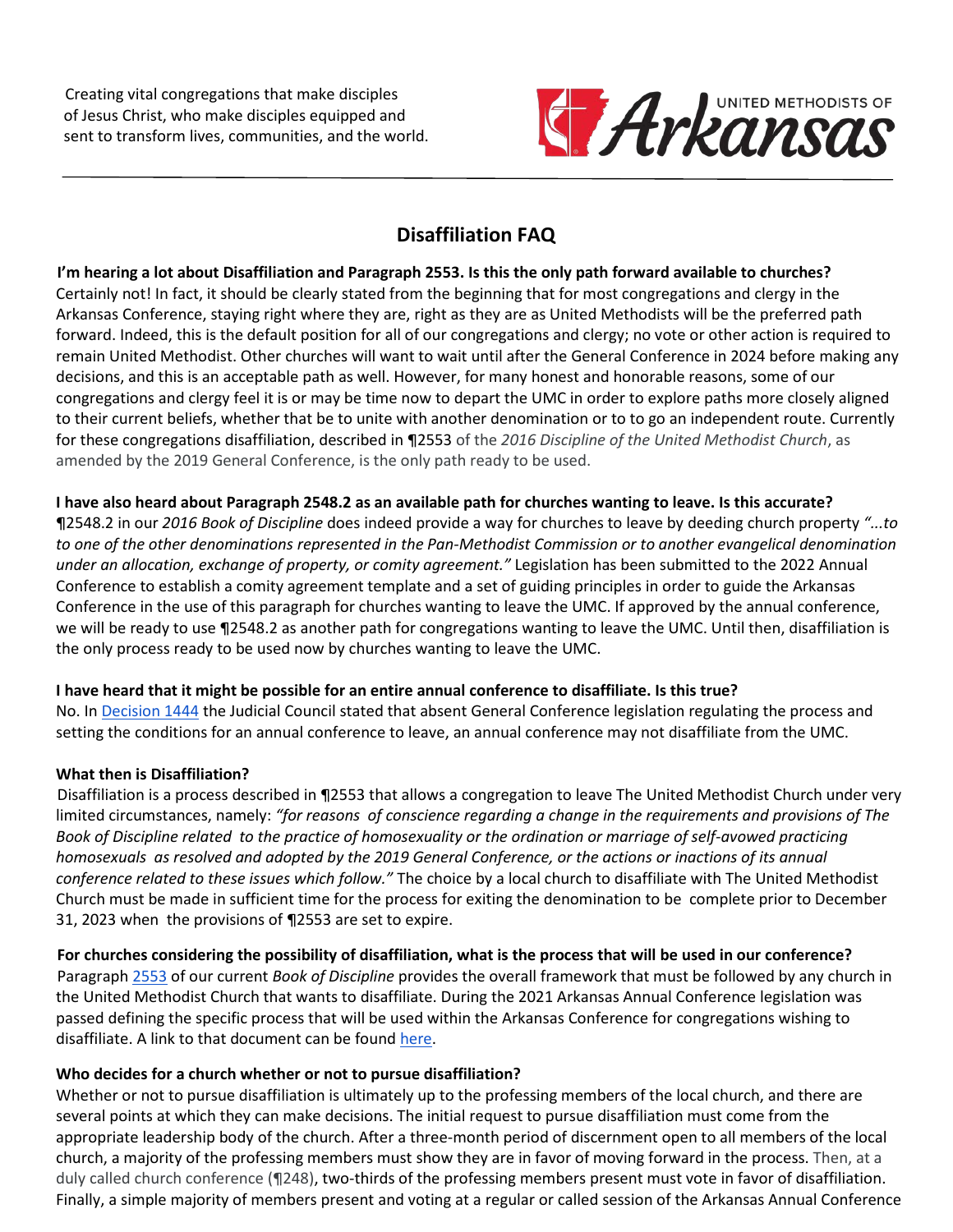is needed for final ratification of the disaffiliation.

## **When do we have to vote?**

You do not have to vote. Neither the current disaffiliation language nor the May 1 formation of the Global Methodist Church (GMC) require any church or individual (lay or clergy) to vote on issues of disaffiliation unless they desire a change. In fact, many churches will likely wait to make any decisions at all until the 2024 General Conference, in order to see what new pathways might become available. By default, congregations not voting to disaffiliate will remain in the Arkansas Conference of The United Methodist Church.

# **Are there costs to a congregation pursuing disaffiliation?**

While disaffiliation, as outlined in ¶2553, is a fair and straightforward process, there are some significant financial responsibilities associated with it. Although the actual costs will differ for each local church and circumstance, they will include the following:

- Payment of any unpaid conference tithe for the 12 months prior to disaffiliation, as well as an additional 12 months of conference tithe;
- Actual costs for transfer of title or other legal work;
- Remaining clergy salary support for the current appointive year (if applicable.)
- An amount equal to the local church's pro rata share of any aggregate unfunded pension obligations to the annual conference as determined by the General Board of Pension and Health Benefits.
- Repayment of any district or annual conference grants made in the past ten years, excluding benevolence grants.

For a specific financial liability calculation for any individual local church, the church Trustee Chairperson, Church Council Chairperson or Pastor should contact Mr. Todd Burris, Director of the Arkansas Conference Center for Administrative Services, at thurris@arumc.org or (501) 324-8024.

# **Why does a disaffiliating church have to pay a share of "unfunded pension liability?"**

The key to understanding a church's withdrawal liability is to recognize that the United Methodist Church has consistently maintained some form of "defined benefit" for clergy in all its pension plans, both present and past. In a defined benefit plan, the employer undertakes a promise to pay a set amount to a retiree for the rest of the retiree's life, and in some cases, for the rest of a spouse's life. Those plans are administered by Wespath Benefits & Investments, but they are funded by annual conferences and local churches. In order to pay for the expected future benefits, actuaries calculate the amount of money needed today using estimates of life expectancy, market rate of returns, average salary increases and other relative factors. If those returns do not meet the actuarial projections or if clergy live longer than expected, Wespath will be forced to turn to annual conferences to contribute more to the plans in order to meet the obligations to retirees. Utilizing market factors, Wespath estimates The Arkansas Conference's total unfunded liability for accrued pension benefits and annuities is currently around 34 million dollars, an amount that disaffiliating churches still have an obligation to support. For more information, the Wespath FAQ can be accesse[d here.](https://www.wespath.org/about-wespath/wayforwardwespathfaq)

#### **How is an individual church's pro rata fair share of the pension obligation determined by the Arkansas Conference?**

In order to ensure money is available to pay for pastors' pensions, Wespath recommends a target of 110% of the above calculation. This is to help reduce the risk of "catch-up payments" which occur when the plan drops below 100% funding status. Once the Arkansas Conference's share of the current funding level of each of the three parts of the plan is determined, the local church's percentage share is then calculated by using its total annual operating income divided by the total for all churches in the Conference. It is anticipated that the fair share amount determined on July 1, 2020 will remain fixed throughout the disaffiliation period in order to provide an established liability amount for local churches considering disaffiliation. Further questions about the pension obligations of the Arkansas Conference or individual congregations should be sent by the church Trustee Chairperson, Church Council Chairperson or Pastor to Mr. Todd Burris, Director of the Arkansas Conference Center for Administrative Services, a[t tburris@arumc.org](mailto:tburris@arumc.org) or (501) 324-8024.

# **What will happen to the status of a church's current membership if that church disaffiliates?**

Upon disaffiliation, the church laity who agreed with the decision to disaffiliate will no longer be considered members of the United Methodist Church and their future status will be determined by the final destination of that congregation. Members who disagree with a decision of their congregation to disaffiliate and wish to remain United Methodist will be offered an opportunity by their District Superintendent to transfer their membership to another United Methodist congregation. This will all be established as part of the Disaffiliation Agreement.